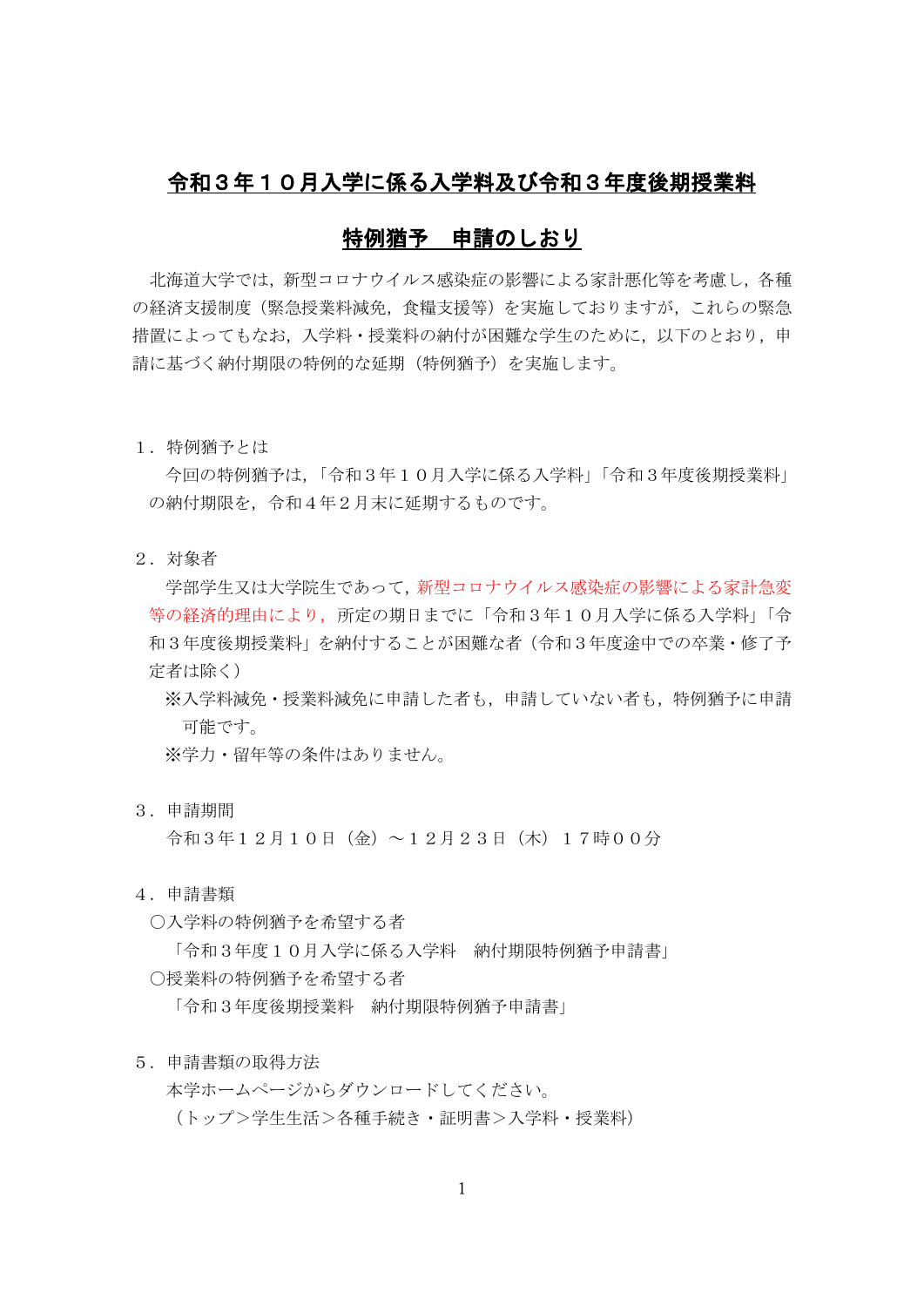6.申請書類の提出方法

所属学部等の入学料・授業料減免窓口へ提出(持参,郵送,電子メール)してくだ さい。(別紙 提出先を参照)

- 7.納付期限 特例猶予許可者 :令和4年2月28日(月) 特例猶予不許可者:令和4年1月28日(金)
- 8.結果通知

1月中旬(予定)

- 9.申請上の注意
	- ○申請する理由は「新型コロナウイルス感染症による経済的理由」のみです。他の理 由では申請できません。
	- ○申請書の「申請理由の詳細」欄には、「新型コロナウイルス感染症の影響であるこ と」及び「経済的に困窮していること」を具体的に記載してください。
		- 例:「新型コロナウイルス感染症の影響により,父親の勤務先が倒産し,年収が 昨年よりも減少したため、家計が苦しく、期日までの納付が困難となりまし た」
		- ※単に,「今の生活状況が大変なので猶予してください」とだけ書かれていても, 新型コロナウイルス感染症の影響かどうかがわかりませんし,経済的理由かど うかもわかりませんので,具体的に記載してください。
	- ○申請期間後の「申請書の修正」や「再提出」は受け付けません。記載内容が誤って いた場合でもそのまま審査されますので,誤りのないよう記載してください。
	- ○特例猶予の申請が受理された時点で、少なくとも1月28日(金)までは納付が猶 予されますので,「授業料納入のお知らせ」が届いても,納付しなくて構いません。 なお,納付した場合は返金されませんので,注意してください。
	- ○授業料の納付方法が「口座振替」で,口座残高が振替額を上回っている場合には, 12月27日(月)に引き落とされる可能性があります。引き落とされた授業料は 返金されませんので,注意してください。
	- ○不許可の場合、結果通知から納付期限までの期間が短いため、注意してください。 ○本学独自の入学料減免に申請した者のうち不許可又は半額減免となった者を対象
		- とした入学料徴収猶予と,特例猶予(入学料)との両方に申請することも可能です。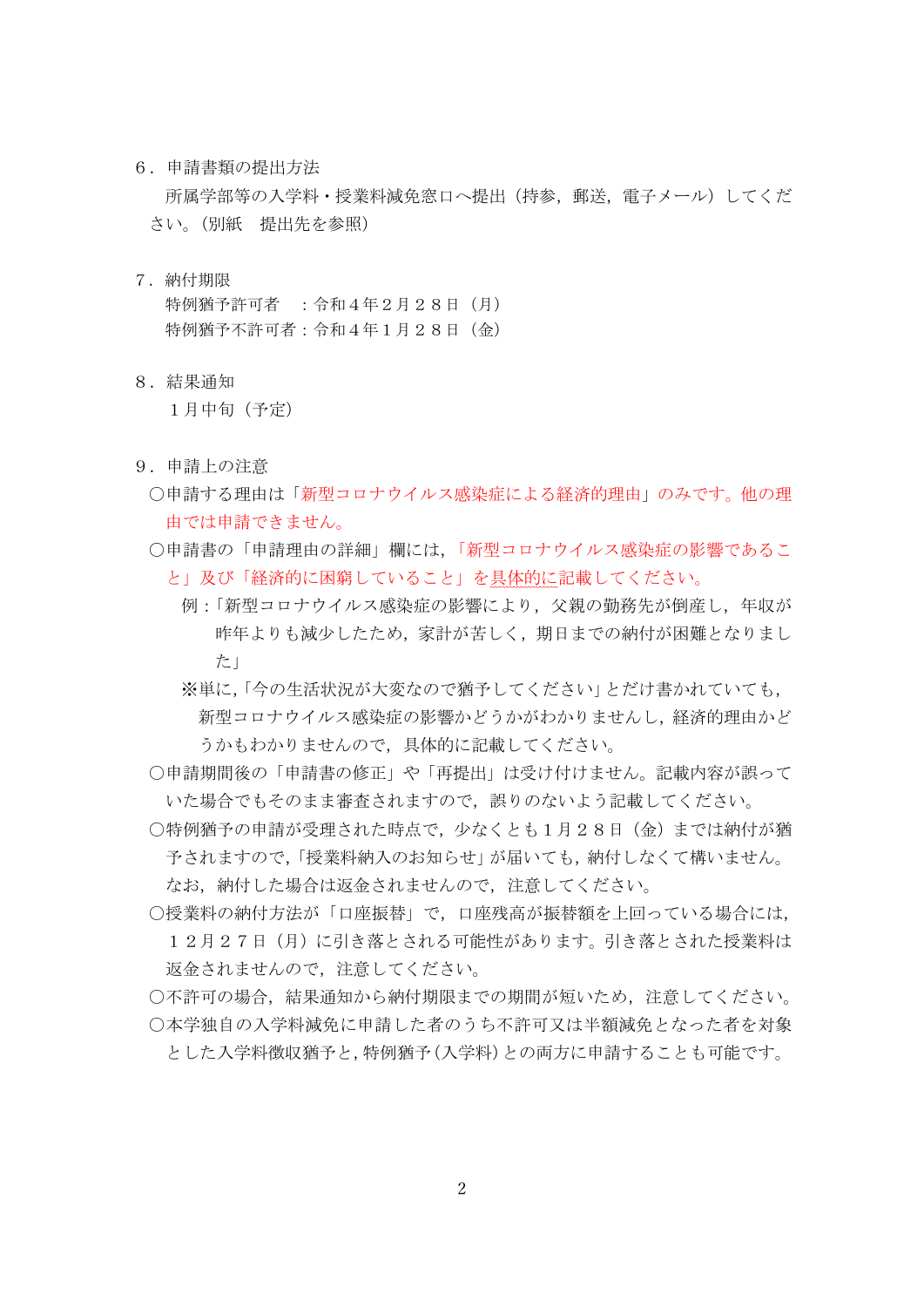## 別紙 提出先 Submission locations

所属する学部・学院(研究科)等の事務へ提出してください。郵送の場合は, 封筒の表に「後期特例猶予申請書類在中」とお書きください。

Please submit the application materials to your school/graduate school office.

―――――――――――――――――――――――――――――――――――

―――――――――――――――――――――――――――――――――――

①申請者の所属先(令和3年10月1日現在) school/graduate school (1st October, 2021) ②送り先住所 Address ③メールアドレス([at]を@に変えてください) E-mail Address(Please change [at] to @.)

①文学部/大学院文学院

 $(2)$   $\overline{7}$  0 6 0  $-$  0 8 1 0 札幌市北区北10条西7丁目 北海道大学 文学事務部 教務担当 ③lkyom[at]let.hokudai.ac.jp ①School of Humanities and Human Sciences/Graduate School of Humanities and Human Sciences  $(2)$   $\overline{7}$  0 6 0 - 0 8 1 0 Kita 10, Nishi 7, Kita-ku, Sapporo Hokkaido University Graduate School of Humanities and Human Sciences (Kyomu)

```
③lkyom[at]let.hokudai.ac.jp
```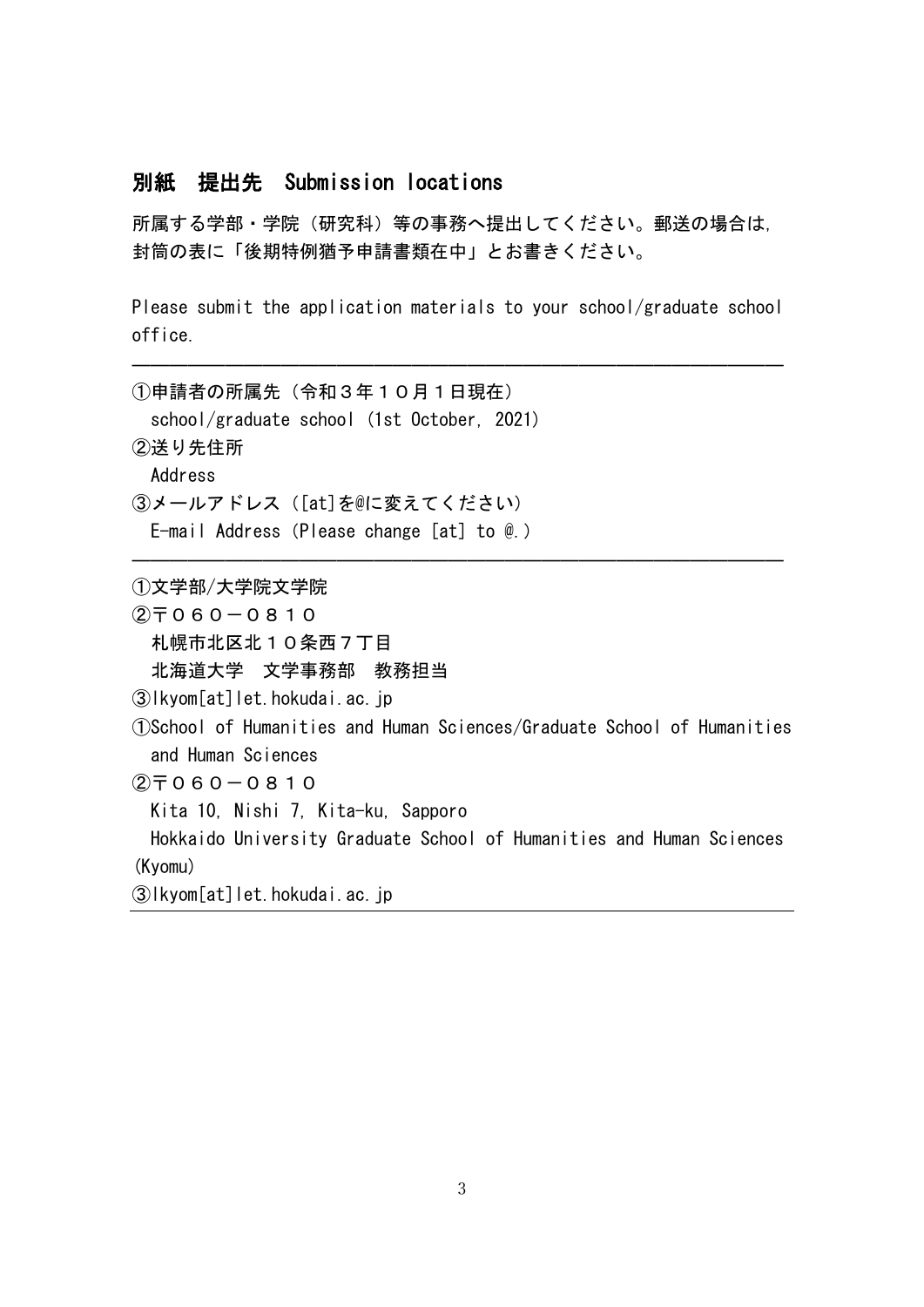①法学部/法学研究科/法科大学院

 $(2)$ <sup> $\top$ </sub>060-0809</sup>

札幌市北区北9条西7丁目

北海道大学 法学部事務部 学事担当

③gakuji[at]juris.hokudai.ac.jp

①School of Law/Graduate School of Law/Law School

 $(2)$   $\overline{7}$  0 6 0  $-$  0 8 0 9

Kita 9, Nishi7, Kita-ku, Sapporo

Hokkaido University Office of Graduate School of Law (Gakuji)

③gakuji[at]juris.hokudai.ac.jp

①大学院情報科学院  $(2)$   $\overline{7}$  060  $-$  0814 札幌市北区北14条西9丁目 北海道大学 情報科学研究院事務課 教務担当 ③kyomu-stu[at]ist.hokudai.ac.jp ①Graduate School of Information Science and Technology  $(2)$   $\overline{7}$  0 6 0 - 0 8 1 4 Kita 14, Nishi 9, Kita-ku, Sapporo Hokkaido University Office of Graduate School of Information Science and Technology (Kyomu) ③kyomu-stu[at]ist.hokudai.ac.jp

―――――――――――――――――――――――――――――――――――

―――――――――――――――――――――――――――――――――――

①水産学部(3~4年生)/大学院水産科学院

 $(2)$   $\overline{7}$  0 4 1 - 8 6 1 1

```
函館市港町3-1-1
```
北海道大学 函館キャンパス事務部 学生担当

```
③gakusei[at]fish.hokudai.ac.jp
```
①School of Fisheries Sciences(Junior, Senior)/Graduate School of Fisheries Sciences

```
(2)<sup>\top</sup> 0 4 1 - 8 6 1 1
```

```
3-1-1, Minato-cho, Hakodate
```
Hokkaido University Office of Hakodate-campus (gakusei)

③gakusei[at]fish.hokudai.ac.jp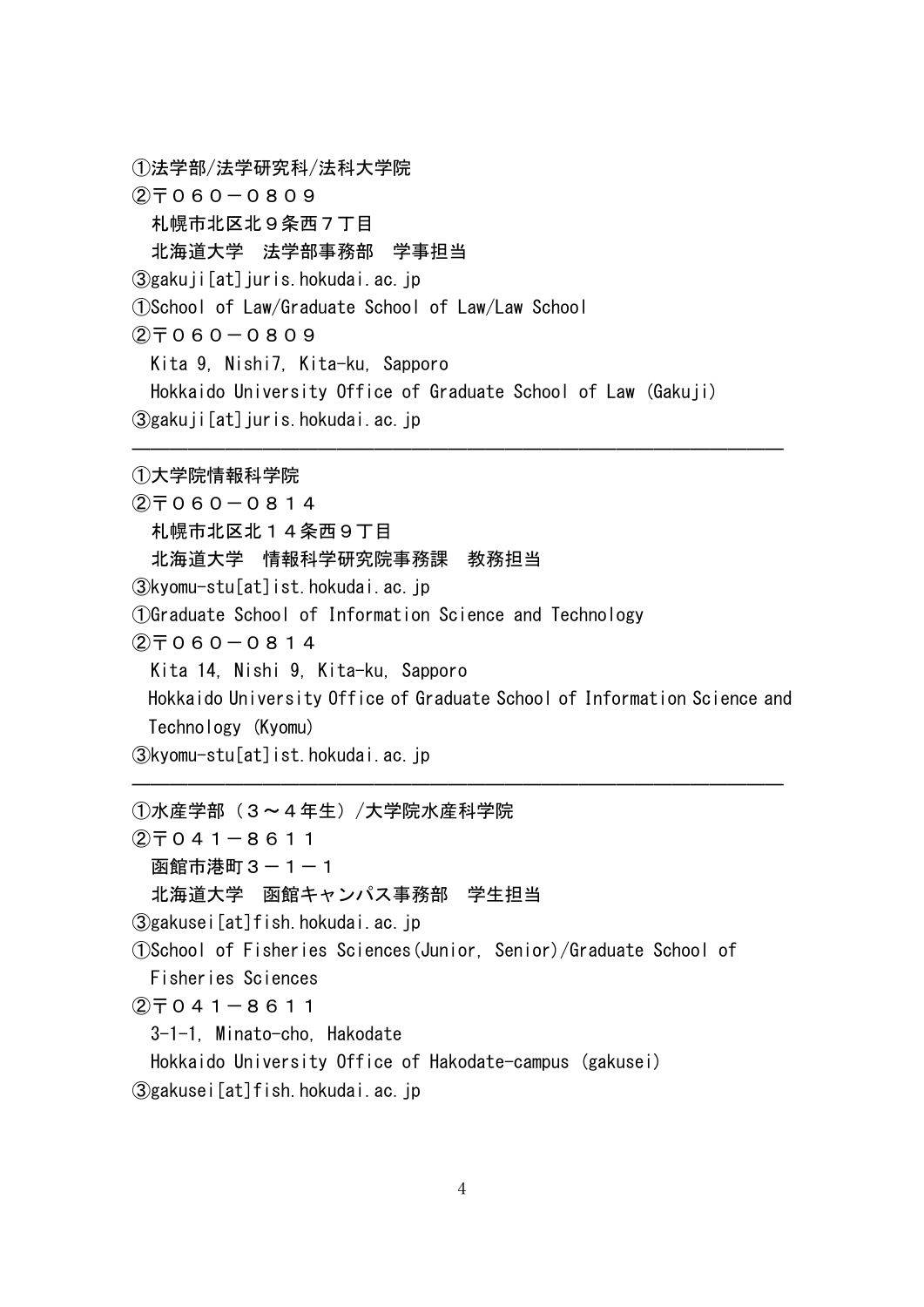①大学院環境科学院  $(2)$   $\overline{7}$  0 6 0 - 0 8 1 0 札幌市北区北10条西5丁目 北海道大学 環境科学事務部 教務担当 ③kyomu[at]ees.hokudai.ac.jp ①Graduate School of Environmental Science  $(2)$   $\overline{7}$  0 6 0 - 0 8 1 0 Kita 10, Nishi 5, Kita-ku, Sapporo Hokkaido University Office of Graduate School of Environmental Science (Kyomu) ③kyomu[at]ees.hokudai.ac.jp

―――――――――――――――――――――――――――――――――――

―――――――――――――――――――――――――――――――――――

①理学部

 $(2)$   $\overline{7}$  060  $-$  0810 札幌市北区北10条西8丁目 北海道大学 理学・生命科学事務部事務課 教務担当 ③rkyo1[at]sci.hokudai.ac.jp ①School of Science  $(2)$   $\overline{7}$  0 6 0 - 0 8 1 0 Kita 10, Nishi 8, Kita-ku, Sapporo Hokkaido University Office of School of Science (Kyomu) ③rkyo1[at]sci.hokudai.ac.jp

①大学院理学院

 $(2)$   $\overline{7}$  060  $-$  0810

札幌市北区北10条西8丁目

北海道大学 理学・生命科学事務部事務課 大学院教育担当

③r-gakuin[at]sci.hokudai.ac.jp

①Graduate School of Science

 $(2)$   $\overline{7}$  0 6 0 - 0 8 1 0

Kita 10, Nishi 8, Kita-ku, Sapporo

Graduate School Educational Affairs Section, Science and Life Science Administration

Department, Hokkaido University (Daigakuin)

③r-gakuin[at]sci.hokudai.ac.jp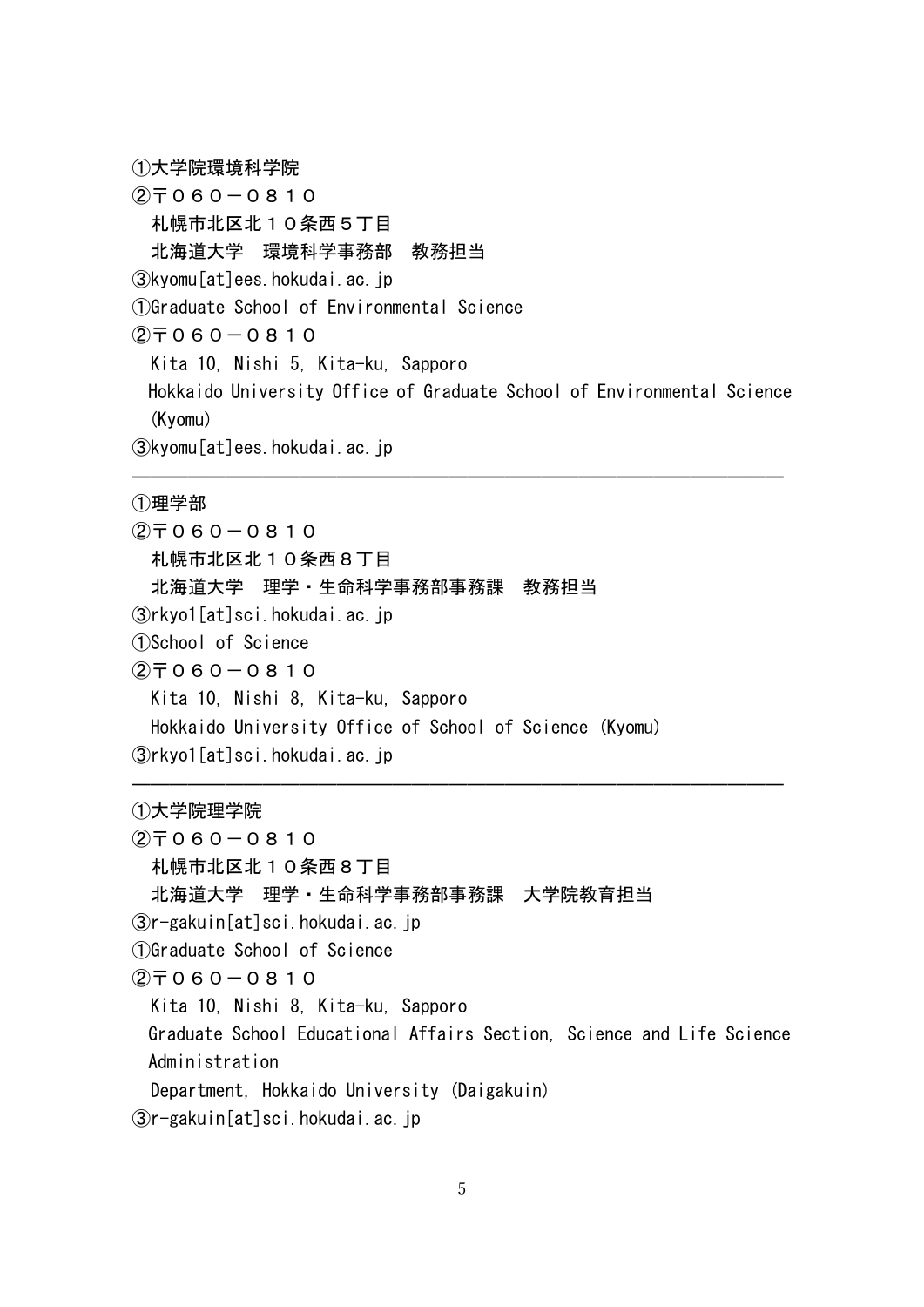①農学部/大学院農学院

 $(2)$ <sup> $\top$ </sup>060-8589

札幌市北区北9条西9丁目

北海道大学 農学・食資源学事務部 学生支援担当

③kyomu[at]agr.hokudai.ac.jp

①School of Agriculture/Graduate School of Agriculture

 $(2)$   $\overline{7}$  0 6 0  $-$  8 5 8 9

Kita 9, Nishi 9, Kita-ku, Sapporo

Hokkaido University Office of Graduate School of Global Foond Resources (Gakusei Shien)

―――――――――――――――――――――――――――――――――――

③kyomu[at]agr.hokudai.ac.jp

①大学院生命科学院 Graduate School of Life Science

①-1 ①-2 以外の学生

- $(2)-1$  〒060-0810 札幌市北区北10条西8丁目 北海道大学 理学・生命科学事務部事務課 大学院教育担当
- $(3)-1$  r-gakuin[at]sci.hokudai.ac.jp
- $(1)$  -1 Students who belong to other than  $(1)$  -2.

 $(2)-1$  〒060-0810

Kita 10, Nishi 8, Kita-ku, Sapporo Graduate School Educational Affairs Section, Science and Life Science Administration Department, Hokkaido University (Daigakuin)

 $\sqrt{3}$ -1 r-gakuin[at]sci.hokudai.ac.jp

①-2 臨床薬学専攻及び生命科学専攻生命医薬科学コース所属の学生

 $(2)-2$   $\overline{7}060-0812$ 札幌市北区北12条西6丁目

北海道大学 薬学事務部 教務担当

- $\sqrt{3}$  kyomu[at]pharm.hokudai.ac.jp
- $(1)$  -2 Division of Life Science, Biomedical and Pharmaceutical Science Course and Division of Clinical Pharmacy Students

# $(2)-2$   $\overline{7}060-0812$ Kita 12, Nishi 6, Kita-ku, Sapporo Academic Affairs Section, Administration of School of Pharmaceutical Sciences and Pharmacy, Hokkaido University (Daigakuin)

 $\sqrt{3}$  kyomu[at]pharm.hokudai.ac.jp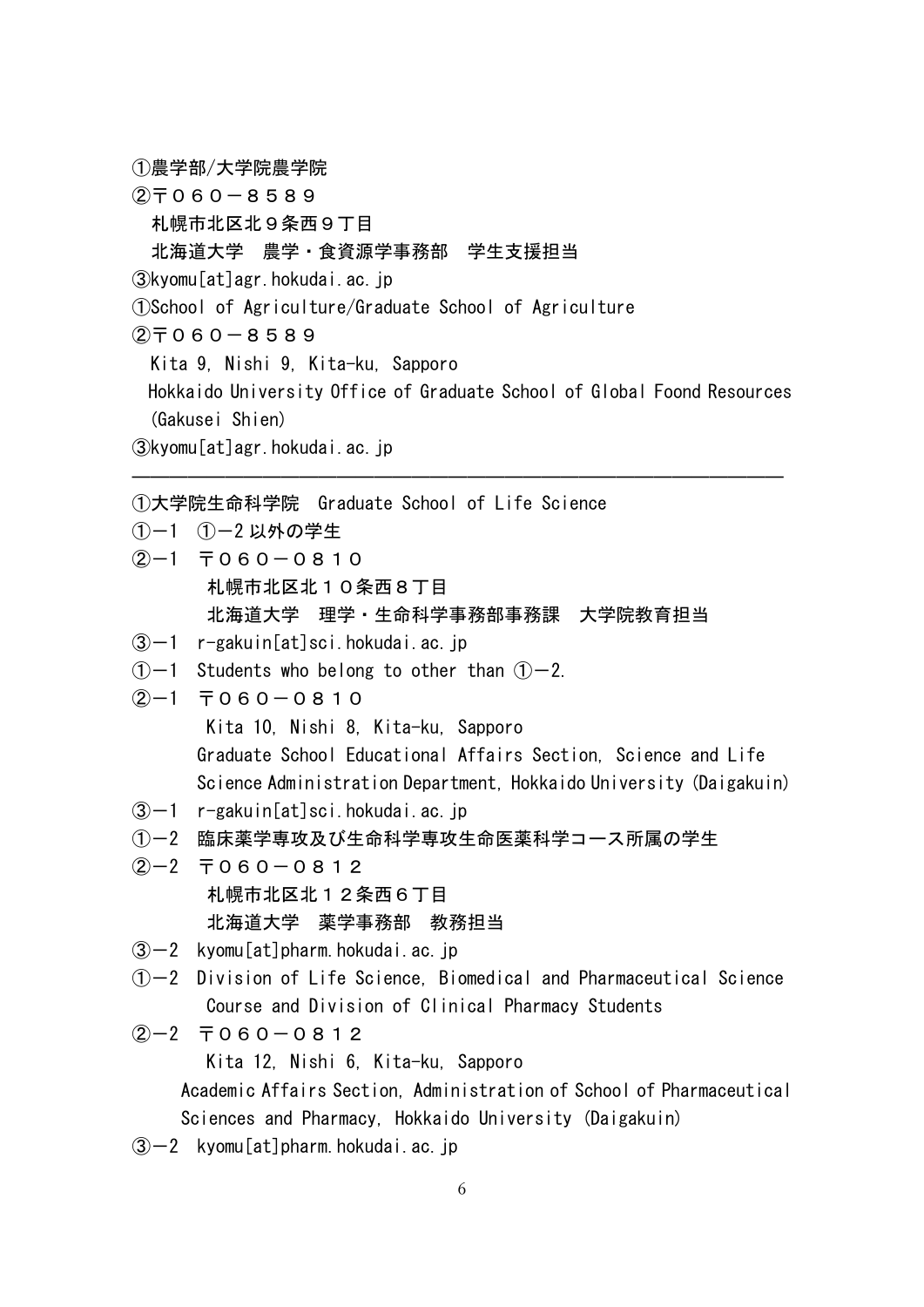①教育学部/大学院教育学院

 $(2)$ <sup> $\top$ </sup>060-0811

札幌市北区北11条西7丁目

北海道大学 教育学事務部 教務担当

③edkyomu[at]edu.hokudai.ac.jp

①School of Education/Graduate School of Education

 $(2)$   $\overline{7}$  0 6 0  $-$  0 8 1 1

Kita11, Nishi7, Kita-ku, Sapporo

Hokkaido University Office of Graduate School of Education (Kyomu) ③edkyomu[at]edu.hokudai.ac.jp

―――――――――――――――――――――――――――――――――――

①大学院国際広報メディア・観光学院

 $(2)$   $\overline{7}$  060  $-$  0817

札幌市北区北17条西8丁目

北海道大学 メディア・観光学事務部 教務担当

③kyomu[at]imc.hokudai.ac.jp

①Graduate School of International Media, Communication, and Tourism Studies

 $(2)$   $\overline{7}$  0 6 0 - 0 8 1 7

Kita 17, Nishi 8, Kita-ku, Sapporo

Academic affairs section, Graduate School of International Media,

―――――――――――――――――――――――――――――――――――

Communication, and Tourism Studies, Hokkaido University

③kyomu[at]imc.hokudai.ac.jp

①医学部保健学科/大学院保健科学院

 $(2)$   $\overline{7}$  0 6 0 - 0 8 1 2

札幌市北区北12条西5丁目

北海道大学 保健科学研究院事務課 教務担当

③kyomu[at]hs.hokudai.ac.jp

①School of Medicine (Health Sciences)/Graduate School of Health Sciences  $(2)$   $\overline{7}$  060  $-$  0812

Kita 12, Nishi 5, Kita-ku, Sapporo

Hokkaido University Office of Graduate School of Health Sciences (Kyomu) ③kyomu[at]hs.hokudai.ac.jp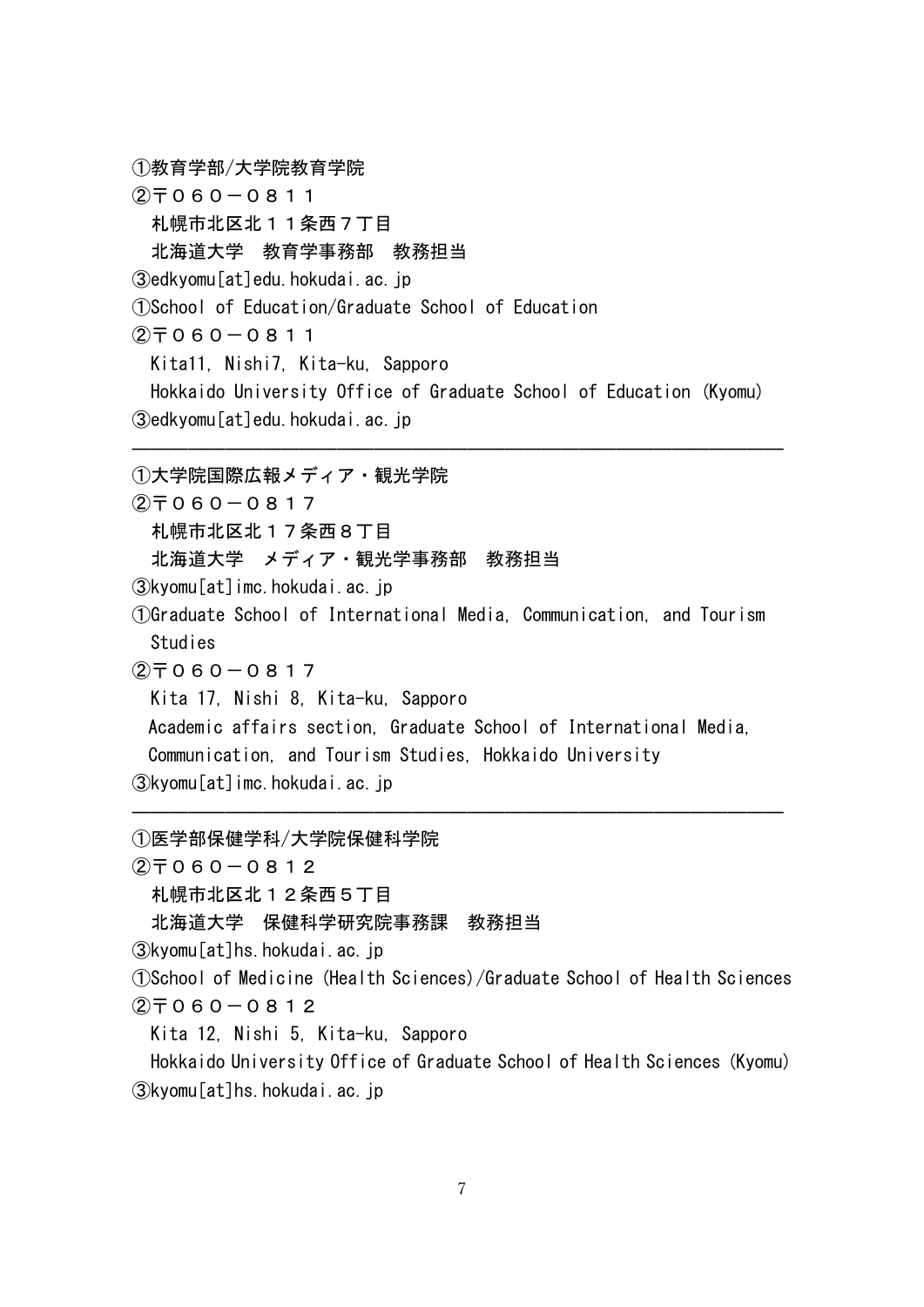①工学部/大学院工学院

 $(2)$   $\overline{7}$  0 6 0 - 8 6 2 8

札幌市北区北13条西8丁目

北海道大学 工学系事務部教務課 学生支援担当

③k-gaksei[at]eng.hokudai.ac.jp

①School of engineering/Graduate School of Engineering

 $(2)$   $\overline{7}$  0 6 0  $-$  8 6 2 8

Kita 13, Nishi 8, Kita-ku, Sapporo

Hokkaido University Office of Graduate School of Engineering (Kyomu Gakusei Shien)

―――――――――――――――――――――――――――――――――――

③k-gaksei[at]eng.hokudai.ac.jp

①大学院総合化学院

 $(2)$ <sup> $-$ </sup> 060  $-$  8628 札幌市北区北13条西8丁目 北海道大学 総合化学院事務室 教務担当 ③c-sougou[at]cse.hokudai.ac.jp ①Graduate School of Chemical Sciences and Engineering  $(2)$  $\overline{7}060 - 8628$ Kita 13, Nishi 8, Kita-ku, Sapporo Hokkaido University Office of Graduate School of Chemical Sciences and Engineering (Kyomu) ③c-sougou[at]cse.hokudai.ac.jp

―――――――――――――――――――――――――――――――――――

①経済学部/大学院経済学院

 $(2)$ <sup> $= 060 - 0809$ </sup>

札幌市北区北9条西7丁目

北海道大学 経済学事務部 教務担当

③ecokyomu[at]jimu.hokudai.ac.jp

①School of Economics and Business/Gradaute School of Economics and Business

 $(2)$ <sup> $= 060 - 0809$ </sup>

Kita 9, Nishi7, Kita-ku, Sapporo

Student Affairs Office, School/Graduate School of Economics and Business,Hokkaido University

③ecokyomu[at]jimu.hokudai.ac.jp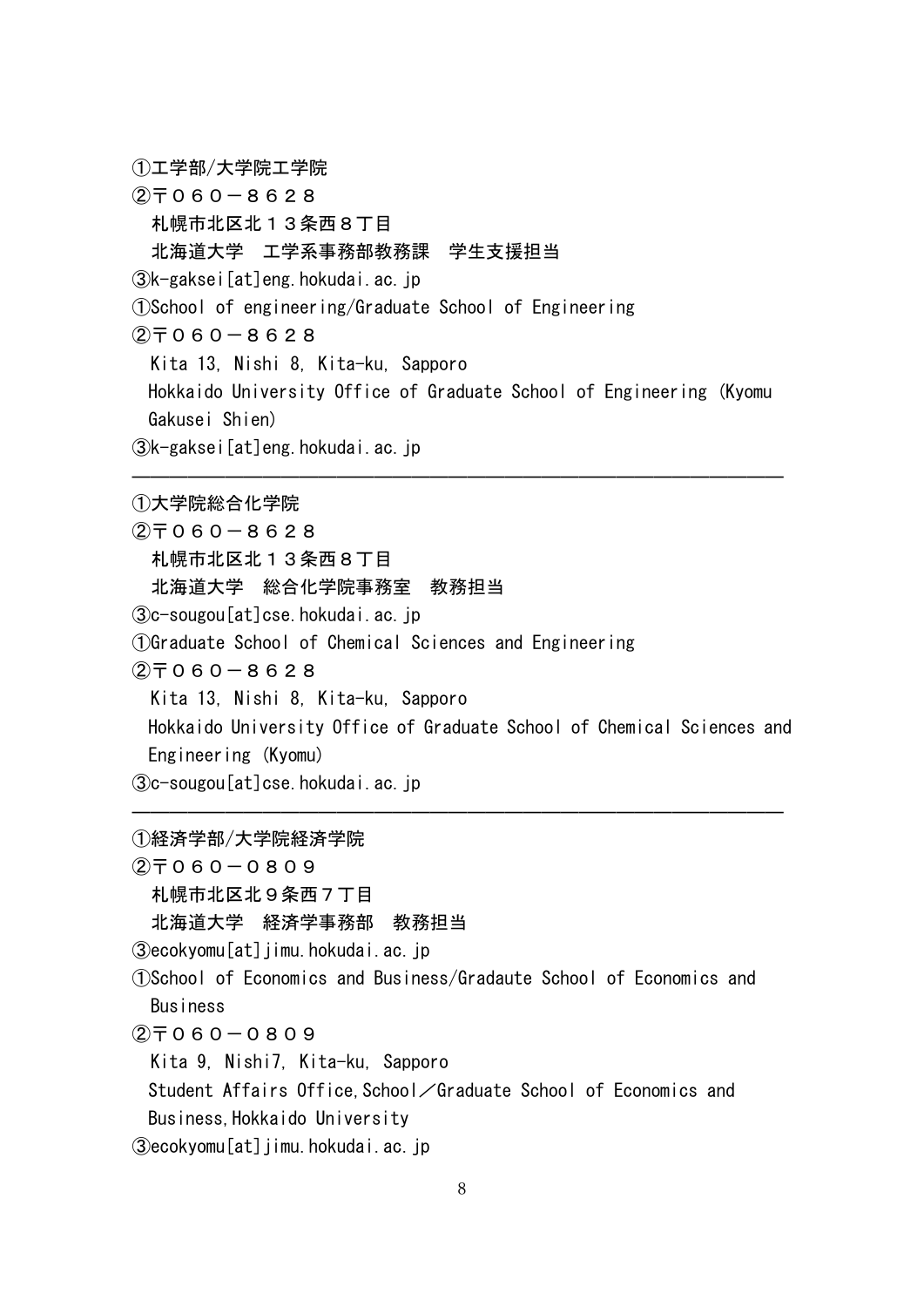①医学部医学科

 $(2)$ <sup> $\top$ </sup>060-8638 札幌市北区北15条西7丁目 北海道大学 医学系事務部総務課 医学科教務担当 ③kyomu[at]med.hokudai.ac.jp ①School of Medicine  $(2)$   $\overline{7}$  0 6 0 - 8 6 3 8 Kita 15, Nishi 7, Kita-ku, Sapporo Hokkaido University School of Medicine (Kyomu) ③kyomu[at]med.hokudai.ac.jp

①大学院医学院  $(2)$   $\overline{7}$  0 6 0 - 8 6 3 8 札幌市北区北15条西7丁目 北海道大学 医学系事務部総務課 医学院教務担当 ③d-tanto[at]med.hokudai.ac.jp ①Graduate School of Medicine  $(2)$   $\overline{7}$  0 6 0 - 8 6 3 8 Kita 15, Nishi 7, Kita-ku, Sapporo Hokkaido University Office of Graduate School of Medicine (Kyomu) ③d-tanto[at]med.hokudai.ac.jp

―――――――――――――――――――――――――――――――――――

―――――――――――――――――――――――――――――――――――

①歯学部/大学院歯学院

 $(2)$  $\overline{7}060 - 8586$ 

札幌市北区北13条西7丁目 北海道大学 歯学事務部 教務担当

③kyomu[at]den.hokudai.ac.jp

①School of Dental Medicine/Graduate School of Dental Medicine

 $(2)$ <sup> $\top$ </sup>060-8586

Kita 13, Nishi 7, Kita-ku, Sapporo

Hokkaido University Office of Graduate School of Dental Medicine (Kyomu) ③kyomu[at]den.hokudai.ac.jp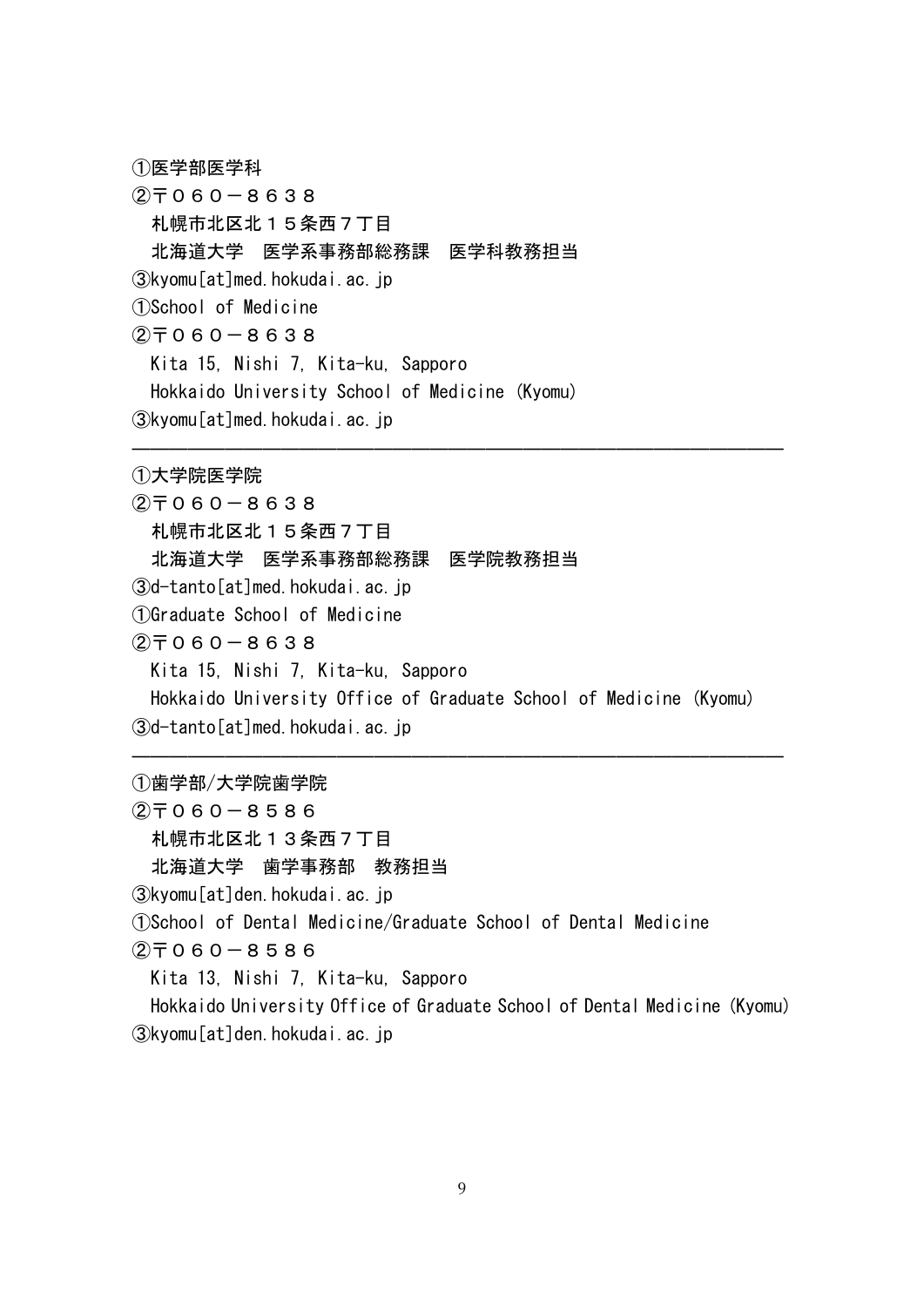①獣医学部/大学院獣医学院

 $(2)$   $\overline{7}$  0 6 0 - 0 8 1 8

札幌市北区北18条西9丁目

#### 北海道大学 獣医学系事務部 教務担当

③kyomu[at]vetmed.hokudai.ac.jp

①School of Veterinary Medicine/Graduate School of Veterinary Medicine  $(2)$   $\overline{7}$  0 6 0  $-$  0 8 1 8

Kita 18, Nishi 9, Kita-ku, Sapporo

Hokkaido University Office of Graduate School of Veterinary Medicine (Kyomu)

―――――――――――――――――――――――――――――――――――

③kyomu[at]vetmed.hokudai.ac.jp

①大学院医理工学院

 $(2)$  $7060 - 8638$ 札幌市北区北15条西7丁目 北海道大学 医学系事務部総務課 医理工学院教務担当 ③d-tanto[at]med.hokudai.ac.jp ①Graduate School of Biomedical Science and Engineering  $(2)$  $\overline{7}$ 060-8638 Kita 15, Nishi 7, Kita-ku, Sapporo Hokkaido University Office of Graduate School of Biomedical Science and Engineering (Kyomu) ③d-tanto[at]med.hokudai.ac.jp

―――――――――――――――――――――――――――――――――――

①大学院国際感染症学院

 $(2)$ <sup> $-060-0818$ </sup> 札幌市北区北18条西9丁目 北海道大学 獣医学系事務部 教務担当 ③kyomu[at]vetmed.hokudai.ac.jp ①Graduate School of Infectious Diseases  $(2)$   $\overline{7}$  0 6 0  $-$  0 8 1 8

Kita 18, Nishi 9, Kita-ku, Sapporo Hokkaido University Office of Graduate School of Infectious Diseases (Kyomu)

③kyomu[at]vetmed.hokudai.ac.jp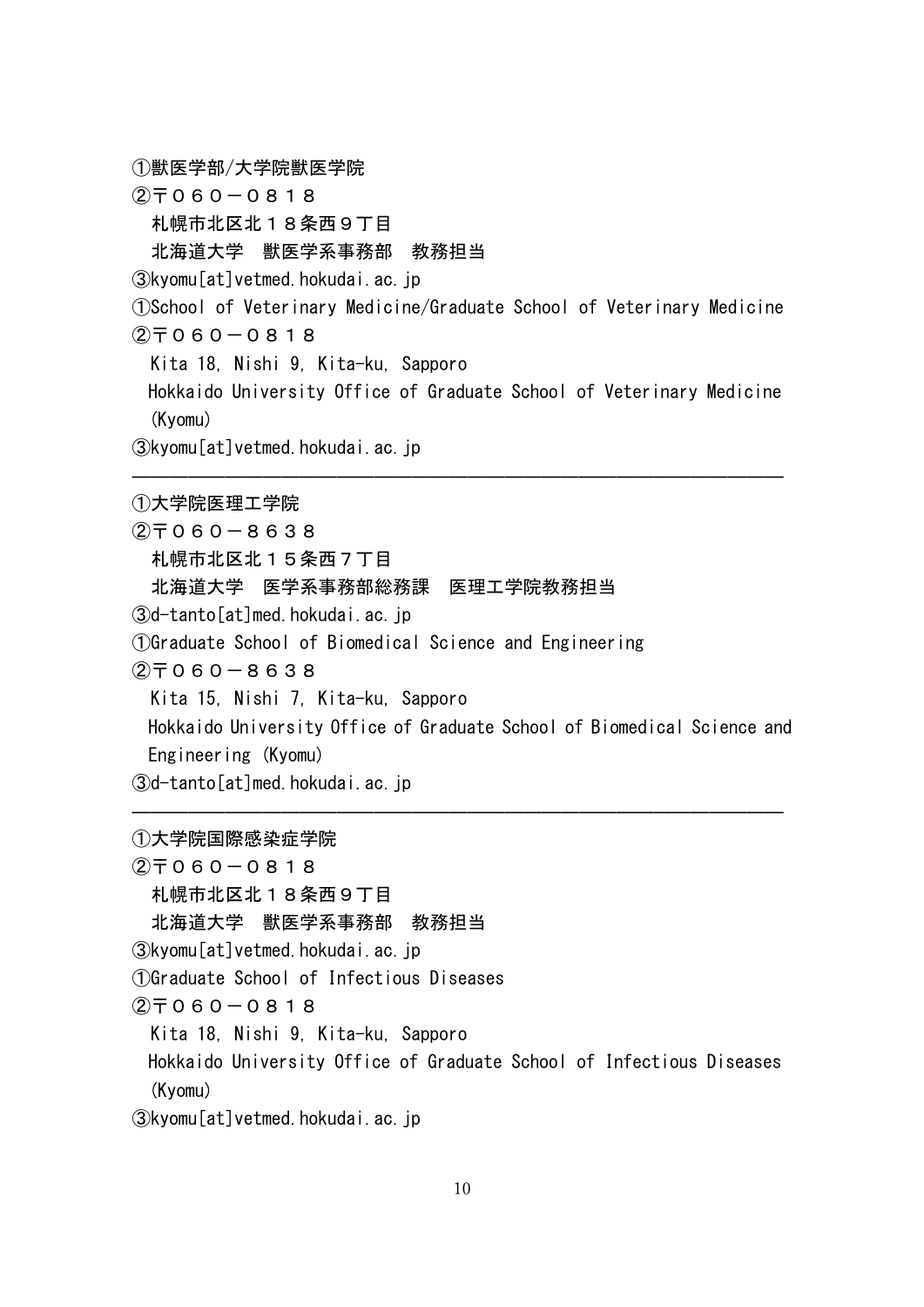①大学院国際食資源学院

 $(2)$ <sup> $7$ </sup>060-8589

札幌市北区北9条西9丁目

北海道大学 農学・食資源学事務部 学生支援担当

③kyomu[at]agr.hokudai.ac.jp

①Graduate School of Global Foond Resources

 $(2)$   $\overline{7}$  0 6 0  $-$  8 5 8 9

Kita 9, Nishi 9, Kita-ku, Sapporo

Hokkaido University Office of Graduate School of Global Foond Resources (Gakusei Shien)

―――――――――――――――――――――――――――――――――――

③kyomu[at]agr.hokudai.ac.jp

①公共政策大学院

 $(2)$ <sup> $= 060 - 0809$ </sup> 札幌市北区北9条西7丁目 北海道大学 法学部事務部 学事担当 ③gakuji[at]juris.hokudai.ac.jp ①Public Policy School  $(2)$   $\overline{7}$  0 6 0 - 0 8 0 9 Kita 9, Nishi7, Kita-ku, Sapporo Hokkaido University Office of Graduate School of Law (Gakuji) ③gakuji[at]juris.hokudai.ac.jp

①薬学部

 $(2)$   $\overline{7}$  0 6 0  $-$  0 8 1 2

札幌市北区北12条西6丁目

北海道大学 薬学事務部 教務担当

③kyomu[at]pharm.hokudai.ac.jp

①School of Pharmaceutical Sciences and Pharmacy

 $(2)$   $\overline{7}$  0 6 0 - 0 8 1 2

Kita 12, Nishi 6, Kita-ku, Sapporo

Hokkaido University Office of Faculty Pharmaceutical Sciences (Kyomu) ③kyomu[at]pharm.hokudai.ac.jp

―――――――――――――――――――――――――――――――――――